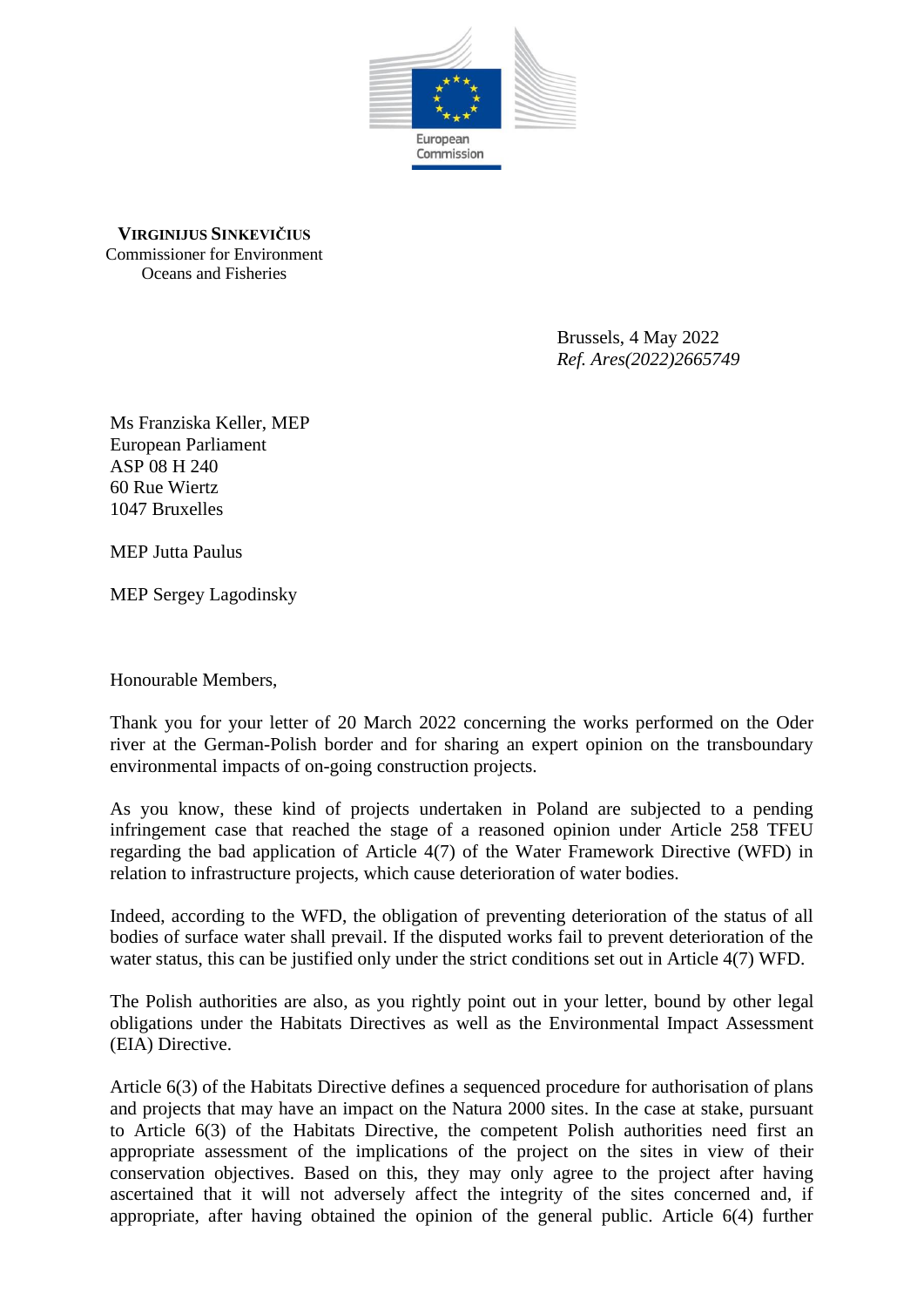stipulates that if, in spite of significant impact on the Natura 2000 sites and in the absence of alternative solutions, a project must nevertheless be carried out for imperative reasons of overriding public interest, including those of a social or economic nature, the Member State has to take necessary compensatory measures and notify the Commission. Where the site concerned hosts a priority natural habitat or species an opinion of the Commission may be required.

Article 7 of the EIA Directive includes special provisions for cases in which a project implemented in one Member State is likely to have significant effects on the environment of another Member State. Under this framework, should the Polish authorities determine that the project is indeed likely to have significant effects on the environment of Germany, or if Germany so requests, Poland is under the obligation to send to Germany as soon as possible a description of the project and information on the nature of the decision that may be taken. Both Member States should then enter into consultations regarding, i.a. the potential transboundary effects of the project and the measures envisaged to reduce or eliminate such effects.

In that respect, it should be underlined that the Habitats Directive does not restrict the scope of the assessment to be conducted under Article 6(3) to the Natura 2000 sites in the territory of the Member States in which the project is located. The letter and the general objective of the Directive rather point to the opposite conclusion, i.e. that impacts of the above-mentioned project should also be assessed on the Natura 2000 sites located in other Member States such as Germany, and not only on the ones located in Poland.

As regards the application of Article 6(4) of the Habitats Directive, the Commission has not received from the Polish authorities neither a notification nor a request for a Commission opinion. Only the authorities of the Member State in which the project is located, in this case Poland, are competent to submit such notifications or requests.

Notwithstanding the above, the Commission does not have the power to issue orders to stop works in a Member State. Only national courts can, for instance, issue orders to administrative bodies and annul a national decision. Therefore, without prejudice to the Commission's mediating role pursuant to the Treaties in case of dispute among Member States, I take this opportunity to recall that the EIA Directive provides for a system of administrative and judicial review of the decisions, acts or omissions taken by the national authorities during the environmental impact assessment procedure.

Lastly, let me recall that, under shared management, Member States are in the first instance responsible for investigating irregularities and for making the financial corrections required and pursuing recoveries, in particular in case of projects not fulfilling the durability requirements laid down in Regulation 1303/2013**[4]**/Regulation 1060/2021**[5]** . Consequently, complaints on alleged irregularities affecting projects must be examined by the managing authority of the corresponding programme through arrangements that Member States must put in place to that effect.

 $[4]$  Article 71 of Regulation (EU) No 1303/2013.

 $[5]$  Articles 69 and 74 of Regulation (EU) No  $1060/2021$ .